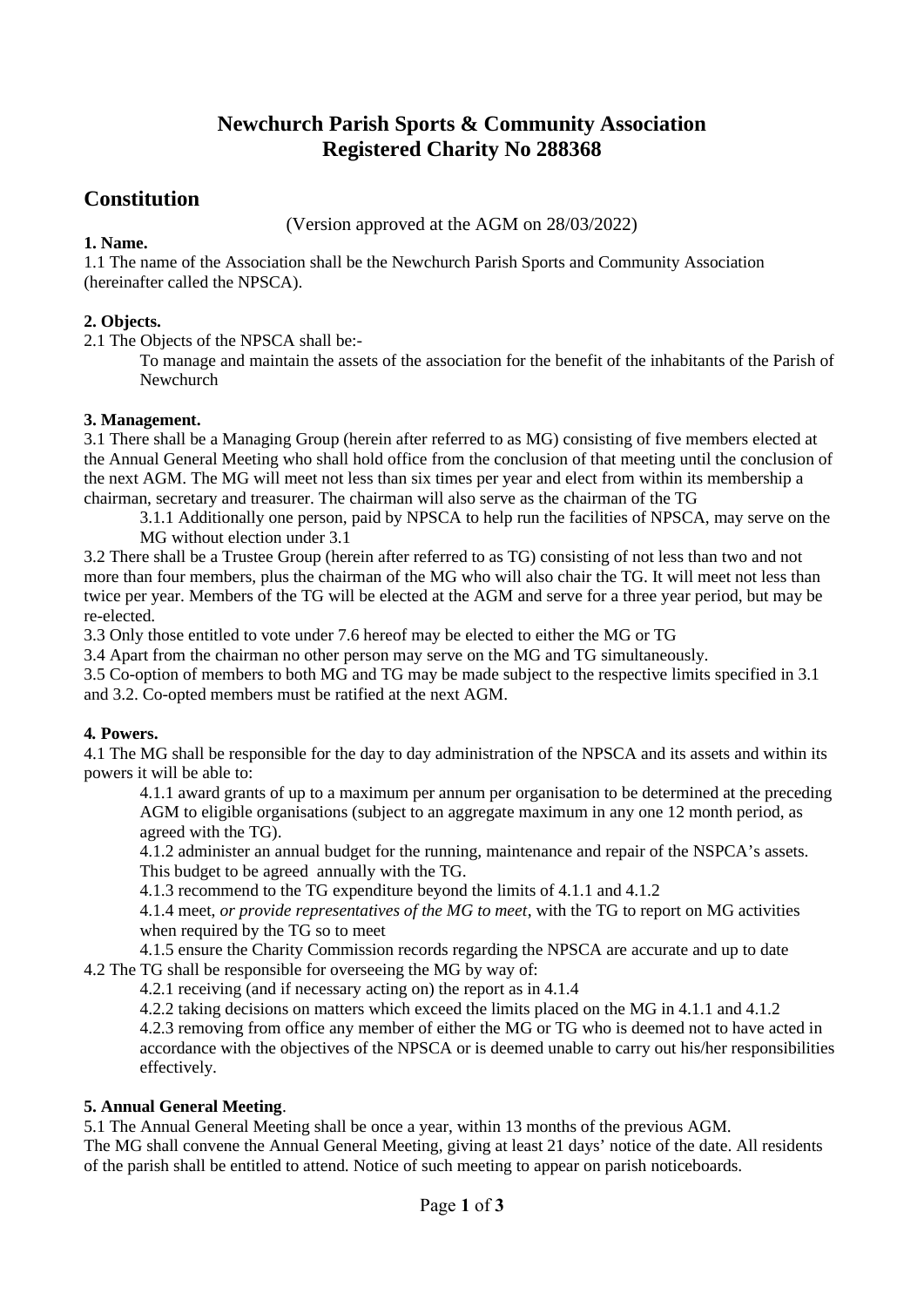5.2 This meeting will receive the annual reports of the MG, the TG and the Annual (externally examined) Statement of Accounts.

5.3 It will also elect members to serve on the MG and TG as in 3

- 5.4 Vote on proposals to amend the Constitution in accordance with Clause 11 hereof.
- 5.5 Appoint the external examiner of the accounts

## **6. Special General Meeting.**

6.1 A special general meeting may be called by the MG or TG or by 25 signatures from voters on the Newchurch parish electoral roll. This meeting shall have the power to raise any matter related to proper functioning of the NPSCA.

## **7. Rules of procedure at all meetings.**

#### 7.1 **Chairman.** As elected by the MG

7.2 **Voting**. Subject to the provisions of Clause 11.1 , all questions arising at any meeting shall be decided by a simple majority of those present and entitled to vote (as in 7.6). No member may exercise more than one vote but in the case of an equality of votes, the Chairman shall have a second or casting vote.

7.3. **Quorum.** One half of the members shall form a quorum at meetings of the MG and TG. General Meetings of the NPSCA shall be quorate if a combined quorum of the MG and TG plus 3 registered electors are present

7.4 **Minutes**. Minute books shall be kept by the secretary of all meetings.

7.5 **Virtual meetings.** Meetings via electronic methods may be conducted only if physical meetings are impossible.

7.6 **Voting entitlement.** Only those registered on the Newchurch Parish electoral roll will be entitled to vote, with the exception that any person nominated as the representative of any Newchurch Parish based organisation may also vote, provided that person does not also hold a vote by virtue of being on the Newchurch electoral roll.

#### **8. Standing Orders and Rules for the use of NPSCA property**

8.1 The MG shall have the power to issue Standing Orders and/or Rules for the use of all NPSCA property. Such Standing Orders and Rules shall come into operation immediately but must be ratified at the following Annual General Meeting.

#### **9. Finance**.

9.1 All money raised by or on behalf of the NPSCA shall be applied to further the objects of the NPSCA and for no other purpose.

9.2 The treasurer shall keep proper accounts of the finances of the NPSCA.

9.3 The NPSCA shall insure the members of both the MG and TG against personal liability arising from acts properly undertaken by the administration of the NPSCA or acts undertaken in breach of trust but under an honest mistake.

9.4 All cheques shall be signed by two authorised signatories who must be members of the MG. They shall be fully accountable to the TG for all cheques issued on behalf of the NPSCA.

9.5 At least three members of MG must be registered as signatories in respect of 9.4 above

#### **10. Dissolution**

10.1 **Meeting.** If the MG or TG, by a simple majority, decides at any time that on the ground of expense or otherwise it is necessary or advisable to dissolve the NPSCA it shall call a meeting of the residents of the parish of Newchurch aged eighteen years or over. Not less than twenty-one day's notice of the said meeting, stating the terms of the Resolution to be proposed thereat, shall be posted in a conspicuous place or places in the parish of Newchurch and advertised in a newspaper circulating within the same parish and on the NPSCA's website and on social media and given in writing to the relevant Secretary of State.

10.2 **Interim Measures**. Subject to approval by a simple majority vote of those attending the meeting in 10.1 above, and subject to agreement by Newchurch Parish Council and the Charity Commissioners for England and Wales, all assets held by or in the name of the NPSCA shall pass to Newchurch Parish Council for